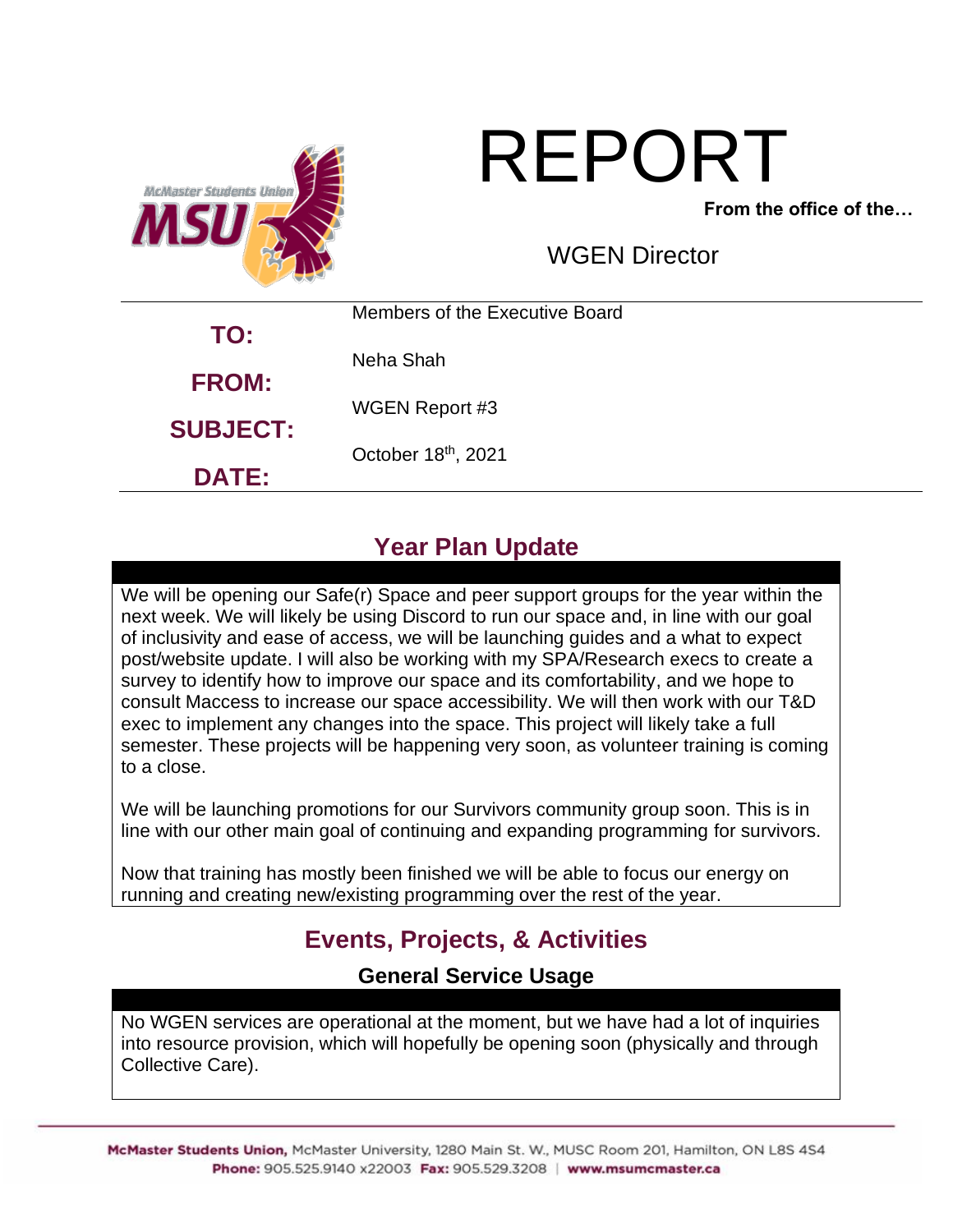## **Projects & Events** Project 1: Collective Care

Project Status: On-Going

#### **General Information:**

Collective Care is our virtual resource program in collaboration with SHEC. We provide gift cards to students to purchase essential items, including menstrual, childcare, safe(r) sex, food, and other resources. We have secured \$500 in funding from PACBIC, \$500 from the MSU, and will be meeting with OPIRG to potentially work in partnership on this program. The program will be opening within the next week until our funding runs out.

## Project 2: Physical Resources

Project Status: On-Going

We hope to also resume distribution of our physical resources. Given that campus is open, our space can accommodate approx. 10 people, and resource distribution is very private (i.e.: at most there would be three people in the space), we could distribute resources very safely. I have attached a proposal in this EB report to work towards offering physical resources through appointments.

# Project 3: Training

Project Status: On-Going

WGEN has wrapped up our synchronous peer support and safe(r) space facilitation trainings. Volunteers are still waiting on Anti-Oppressive Training times from the MSU. MSU training has been extremely difficult to coordinate for my volunteers. Training times were communicated to PTMs quite late in the semester, AOP training has still not been completed, accessibility training has been very inaccessible (only 2 training times, and the second training time was very unclear; plus an assignment given late at night, just 12 hours before the first training), and no recorded sessions for volunteers who can't make it to any of the synchronous times (given that they are all during working hours). I outlined these difficulties in the "challenges" section and have also presented some solutions because this really impacts our ability to do our jobs.

# Project 4: Fall Event

Project Status: Upcoming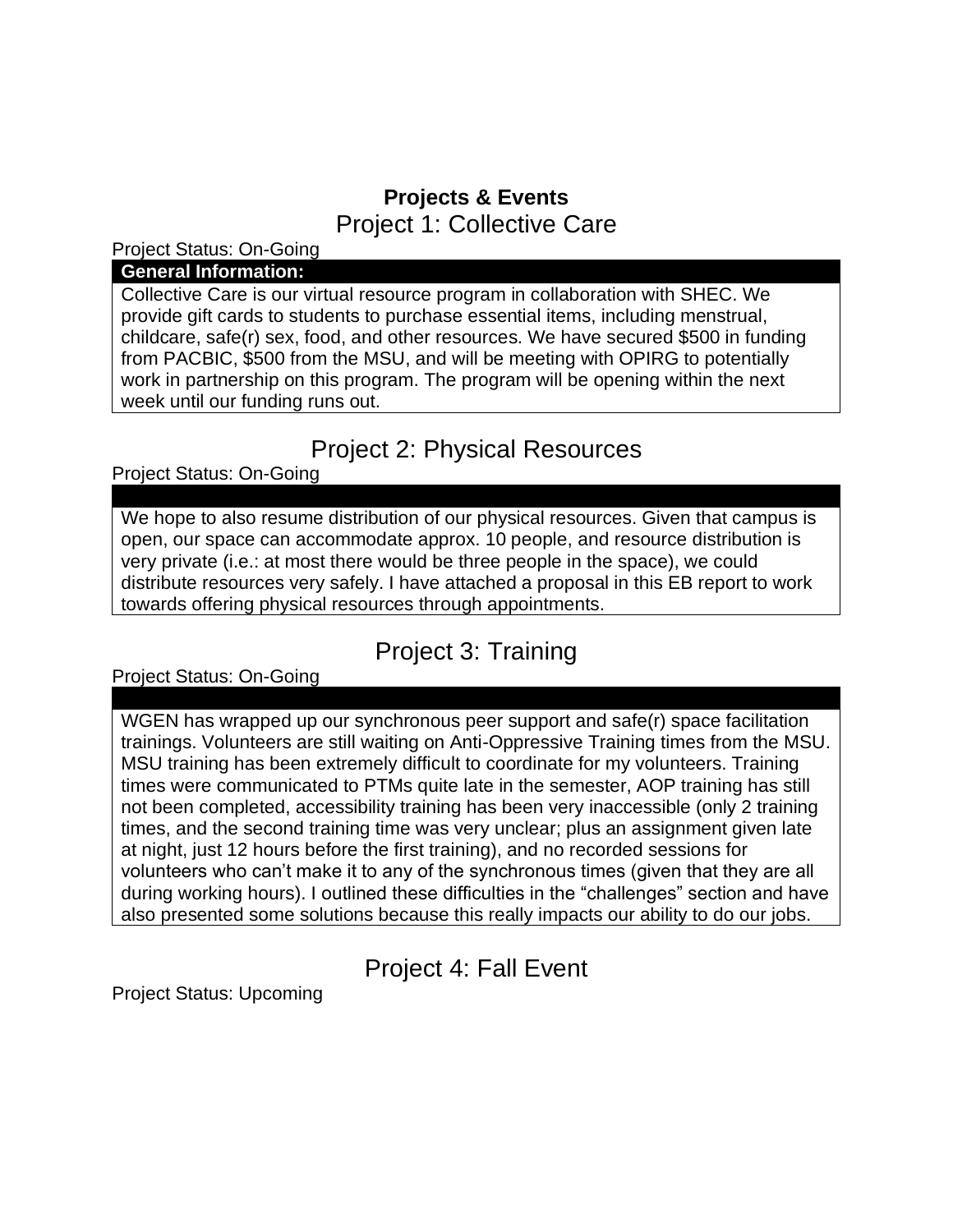Now that our Events & Advocacy Committee has been hired, we can get started on planning our events. Historically WGEN has done two events in the fall (WGENius, a trivia night, and Spooptacular, a Halloween event). We are considering doing a small event over Zoom or Discord as an introduction to WGEN for both our community and our volunteer team.

# Project 5: Meet the Execs/Volunteers

Project Status: Upcoming

Our promo execs are currently working on a "meet the execs" series and a volunteer interests schedule so that space user can choose a time to enter the space based on the interests of the volunteer on shift at that time. This will hopefully help to put faces to WGEN and make it less intimidating to come to our space.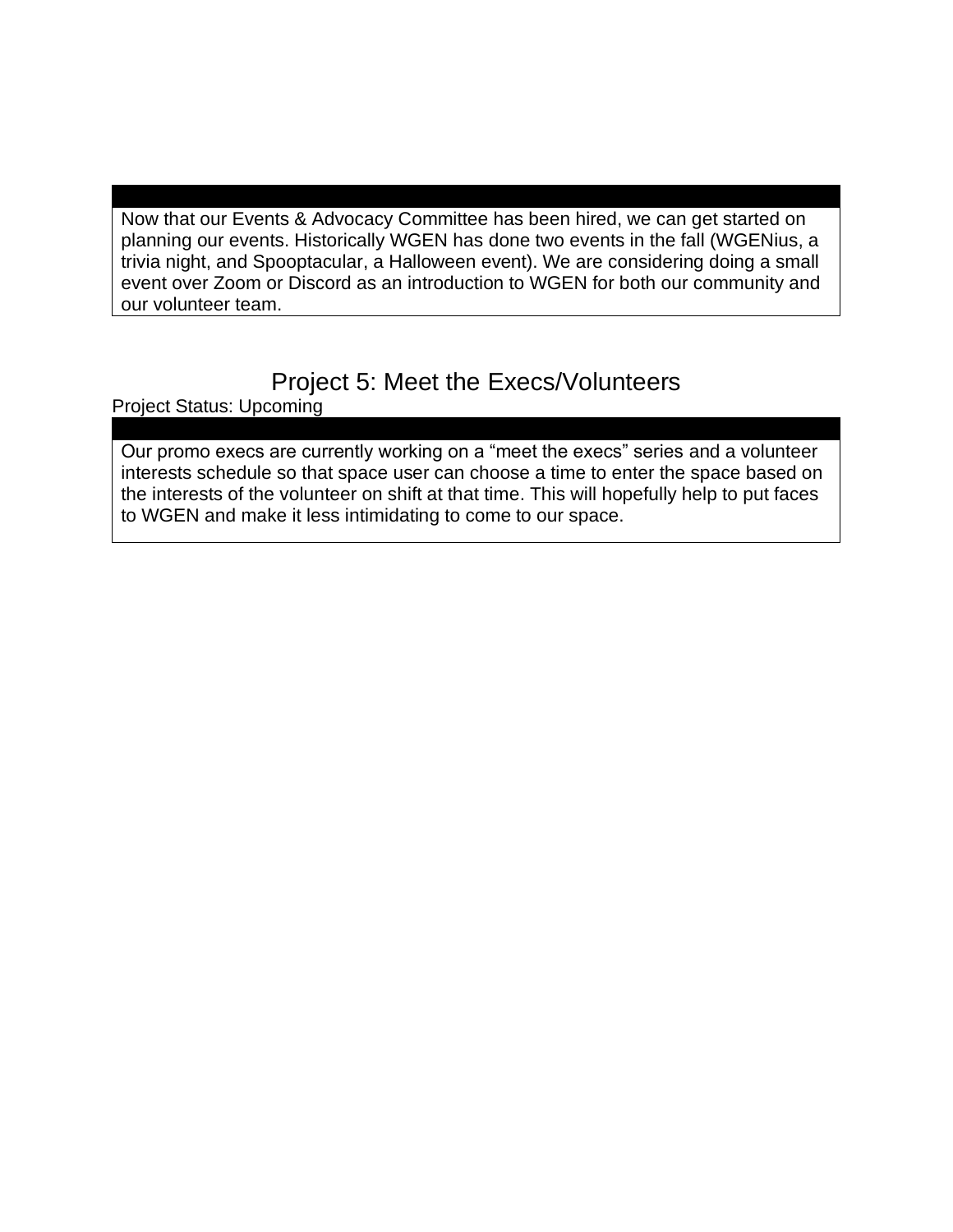# **Outreach & Promotions**

**Summary**

We have primarily been working on training, so we have not yet launched our promotional materials. We will be announcing our Survivors support group and space opening within the next week.

### **Promotional Materials**

# **Social Media Engagement**

Instagram (Last 30 Days)

*Table 1: Instagram Engagement Insights*

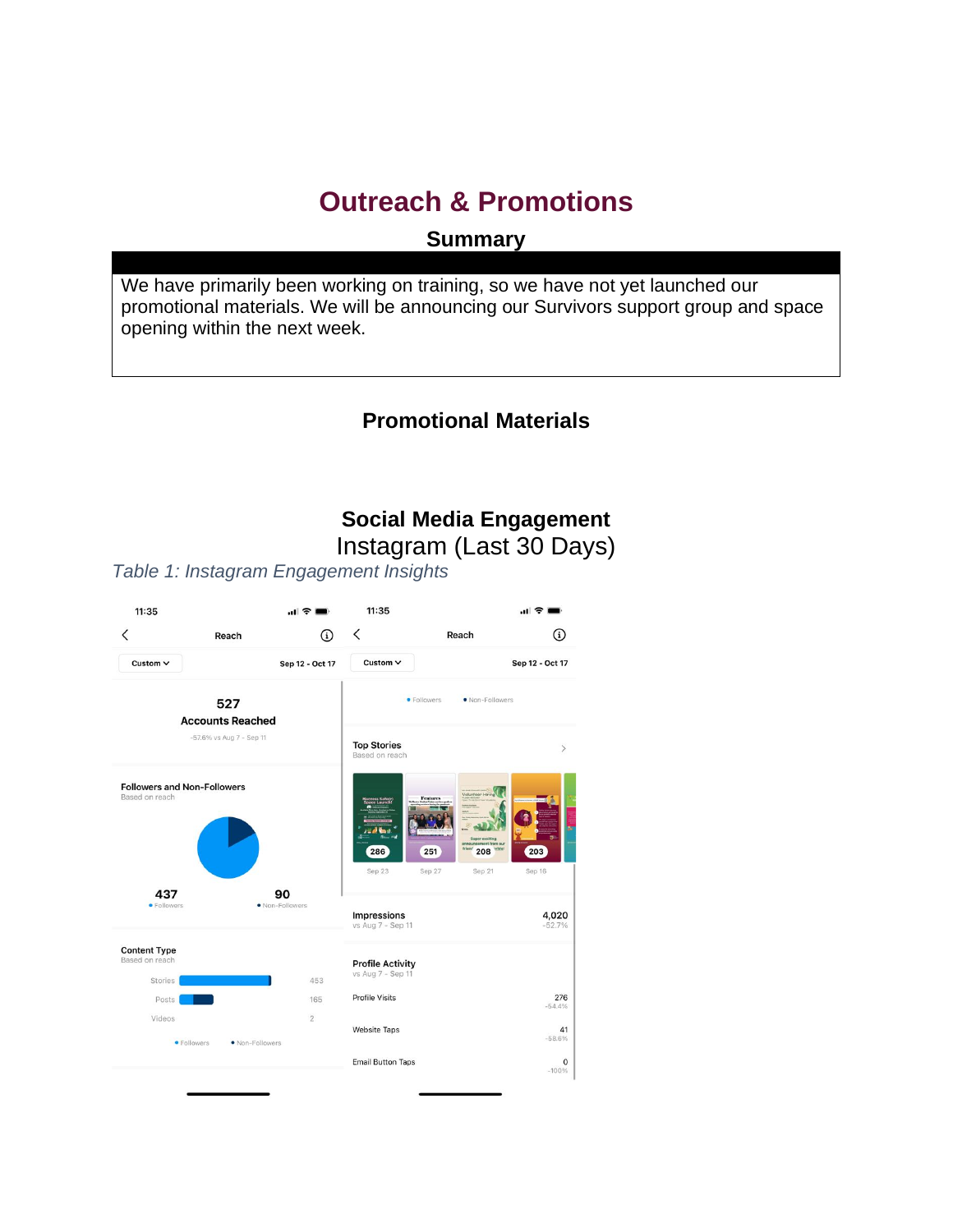## **Finances**

WGEN will be purchasing more physical resources for our space soon and we have collected \$1000 in funding for Collective Care to date.

#### **Budget Summary**

*Table 2: Budget Tracker*

N/A: We have not yet spent any of our budget. (We will be purchasing physical resources soon and using the budget for our upcoming fall events, promotional materials, etc.)

## **Executives and Volunteers**

Our volunteers have received all their WGEN training and will be stepping into their roles over the coming week. The SPA and Research executives are hard at work at some of their projects that will be coming out over the semester, the Training & Development Coordinator is working on getting our space running, our Promo execs are working on a "meet the execs" and volunteer interests information form, and our events execs will be planning our introductory fall event.